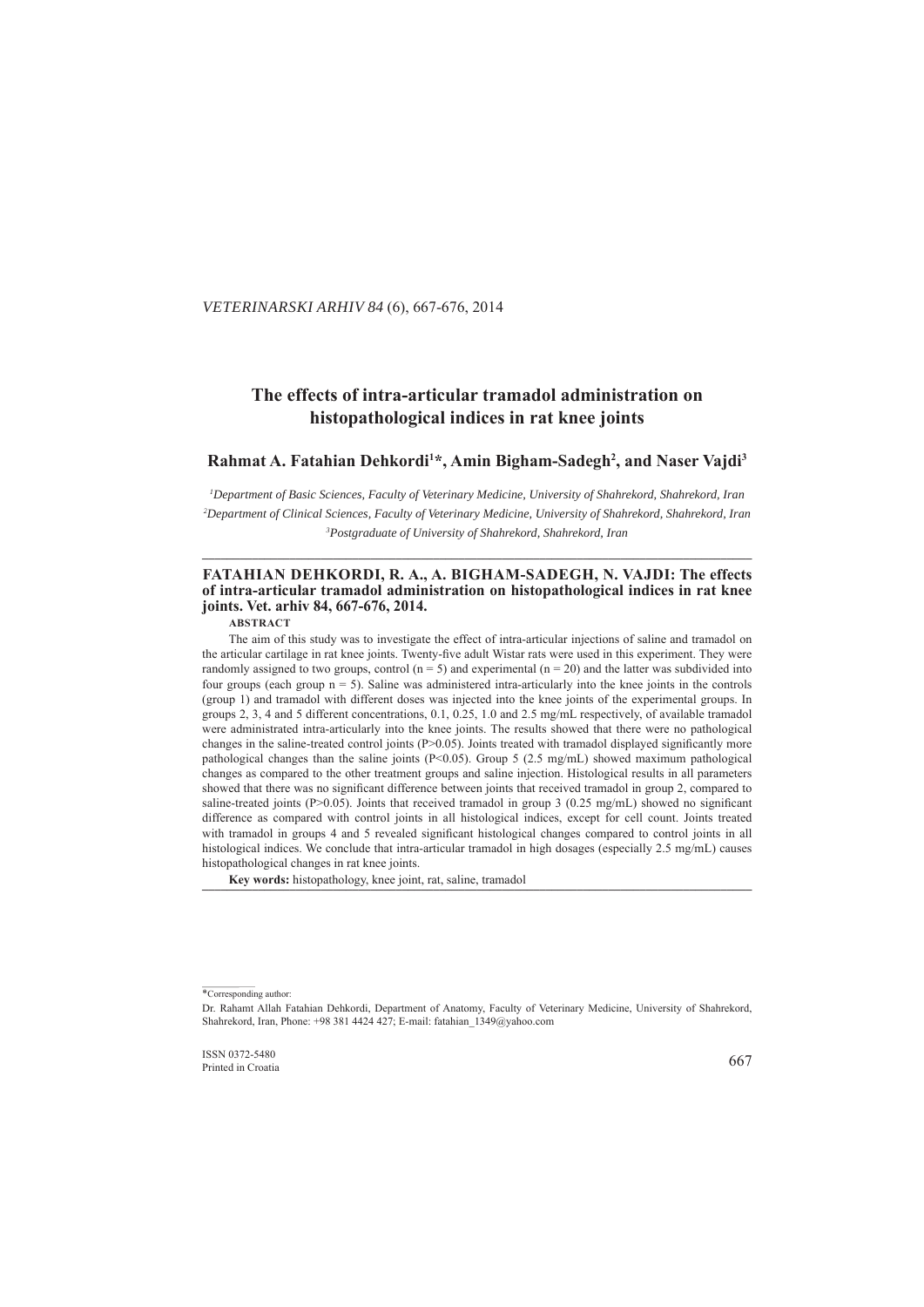## **Introduction ntroduction**

Pain control has always been one of the most important issues after arthroscopic surgery, and in outpatient surgery, its importance has doubly increased (KALSO et al., 1997). The effects of intra-articular injections of some drugs on articular cartilage of knee joints have been studied (ELSHARNOUBY et al., 2008; MARRET et al., 2005; MILLIGAN et al., 1988; MøINICHE et al., 1999; REUBEN and CONNELLY, 1995; RICHARDSON et al., 1997; YANG et al., 1998). Some drugs administered intra-articularly have different histopathological effects on articular cartilage and synovium (IRWIN et al., 1998). Neostigmine treatment caused more histopathological changes in the synovial membrane and articular cartilage of the rabbit knee joint when compared with intraarticular bupivacaine treatment (DOGAN et al., 2004).

The discovery of opioid receptors in synovial articulation makes it conceivable that intra-articular administration of opioid drugs may have analgesic and anti-inflammatory properties in some species (LINDEGAARD et al., 2010; SHEEHY et al., 2001). Tramadol is a very weak μ-opioid receptor agonist, that induces serotonin release and inhibits the reuptake of noradrenalin in the descending inhibitory pathways, like α2 adrenoceptor agonists. It has been shown that tramadol is an effective local anesthetic in minor surgery, especially in arthroscopy (ALTUNKAYA et al., 2004); however, histologically its effect on the articular cartilage has remained ambiguous until now.

IRWIN et al. (1998) showed that intra-articular ketorolac and morphine may cause inflammatory cell infiltration, hyperplasia and hypertrophy of the cells of the synovial membrane, or inflammation of the articular cartilage of the knee joint.

However, based on the perceived experiences of intra-articular injections, the objective of the present study was to investigate the effect of intra-articularly available tramadol administration and saline treatment of joints on the histopathological indices of the articular cartilage in rat knee joints.

## **Materials and methods**

*Animals.* Twenty-five adult male Wistar rats, with  $270 \pm 10$  g body mass, were used in this study. The rats were housed and maintained under standard conditions, and food and water were given ad libitum. The experimental protocol was approved by the Animal Care and Experiment Committee of the University, and the experiments were conducted in accordance with institutional guidelines.

*Operative procedure.* Animals were randomly divided into two groups: the control  $(n = 5)$  and the experimental  $(n = 20)$ , the latter of which was subdivided into four groups of five animals each. Choice of animal groups was performed using the alternate selection method. The skin of the knee region in each rat was shaved with electric clippers and prepared with antiseptic solution of 70% alcohol. For sedation in rats, ketamine

668 *Vet. arhiv 84* (6), 667-676, 2014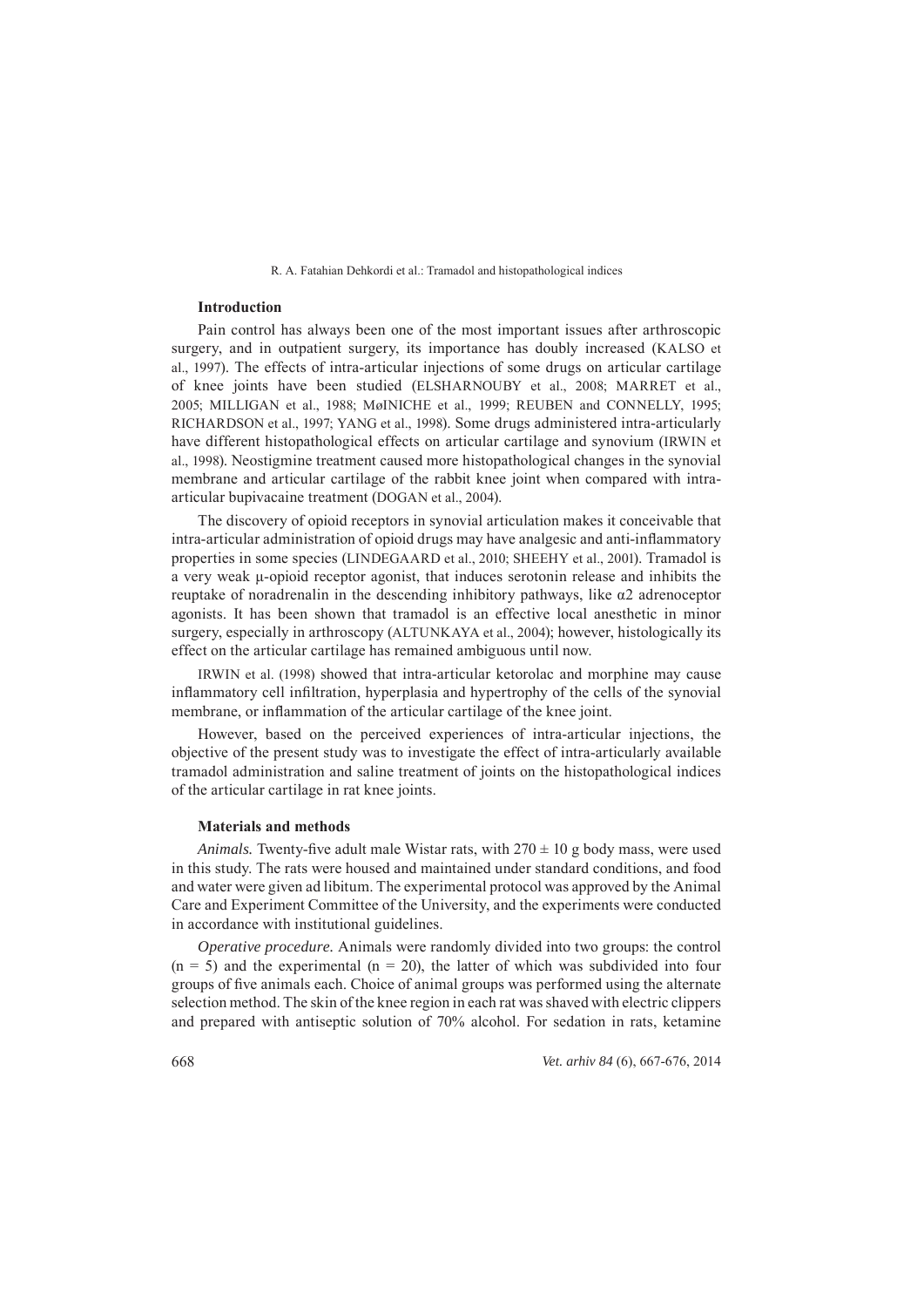hydrochloride was give at a dosage of 40 mg/kg and intra-muscular xylazine 1 mg/kg. The articular cavity was recognized by extension and flexion movements of the femur and tibia bones. A 22 gauge needle was then inserted into the articular space, and the first aspiration was performed, as well as aspiration of the synovial fluid, and the drugs were injected. The rats in group 1 (control group) received no drugs, but were given 1cc of Normal Saline solution (0.9% NaCl) in the knee joints intra-articularly. Groups 2, 3, 4 and 5 were injected intra-articularly with 1cc in concentrations of 0.1, 0.25, 1.0 and 2.5 mg/mL of tramadol respectively. The animals were immediately transferred to the laboratory animal house to normal conditions.

*Histopathological assessment.* After 10 days, the animals were euthanized with minimal pain. Knee joints were removed by osteotomy of the femoral and tibia neck about 1 cm from the joint, and samples were embedded in 10% buffered formalin solution and were then transferred to the de-calcified (5% nitric acid) solution. After decalcification, tissue sections were prepared at a thickness of  $5 \mu m$ . Finally, the sections were stained with haematoxylin and eosin. Histopathological changes in the articular cartilage were assessed, and all data recorded.

For easier calculation of histological indices, the entire length of the articular cartilage was divided into two equal parts (cranial and caudal regions) and then parameters were calculated.

Inflammation of the articular cartilage was graded by a pathologist blinded for the treatment groups, using the following scale: 1: no inflammation; 2: minor inflammation (mild congestion and swelling); 3: moderate inflammation (congestion and swelling, slight number of neutrophils); 4: moderate inflammation (neutrophils and macrophages, synoviocyte hyperplasia); and 5: severe inflammation (neutrophils, exude fibrin, synoviocyte hyperplasia). Using a scale modified by MANKIN et al. (1971) inflammatory cell infiltration, cell hyperplasia and cell hypertrophy in the synovial membrane were evaluated based on the following scale: 0, normal; 1, mild; 2, moderate; 3, severe.

Finally, data were statistically analyzed by SPSS software v15.5; We used the Mann-Whitney U-test to compare different treatments in each group and to compare the control and treatments at different concentrations. P<0.05 was considered significant.

### **Results**

There were no intra-operative and post-operative deaths due to drug injection. Table 1 shows the results of the pathological evaluation of the rat knee joints regarding pathological indices.

Histopathological assessment. The results obtained from pathological analysis of articular cartilage inflammation, inflammatory cell infiltration, cell hyperplasia and cell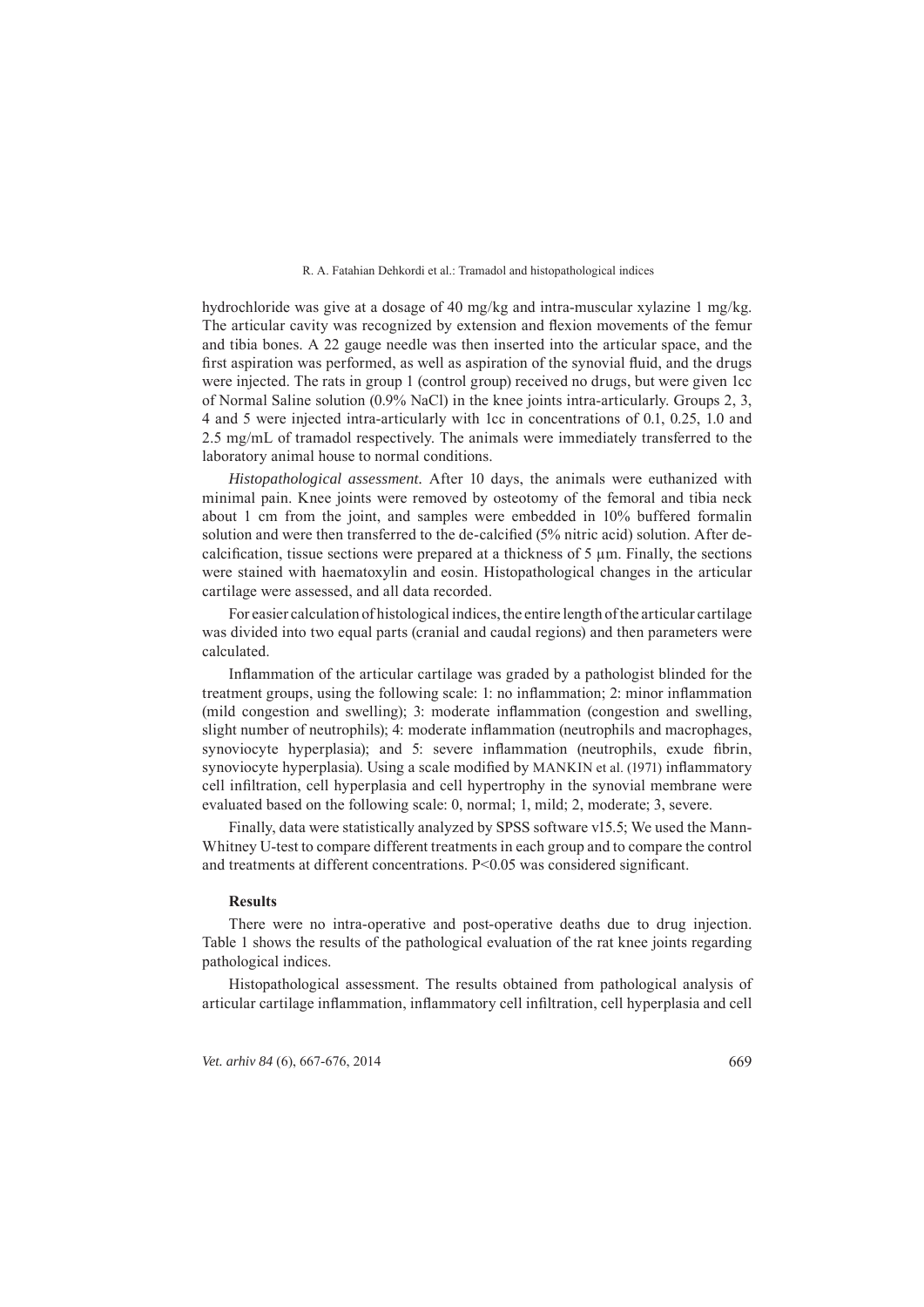hypertrophy of the synovial membrane revealed that there were no significant differences between drug treatments with tramadol at the four drug dosages.

Table 1. Indices of histopathological differences in rat knee joints after intra-articular treatment with saline (G1) and tramadol in different dosages (0.1, 0.25, 1.0 and 2.5 mg/mL), calculated by ordinary histology in groups  $G2$  to  $G5$  (n = 5 per group).

|                    |                |                          |                          |                          |                          |                          | Synovial membrane changes         |                          |                          |                          |                |                |                          |                          |          |                          |                          |  |
|--------------------|----------------|--------------------------|--------------------------|--------------------------|--------------------------|--------------------------|-----------------------------------|--------------------------|--------------------------|--------------------------|----------------|----------------|--------------------------|--------------------------|----------|--------------------------|--------------------------|--|
|                    |                |                          | Articular cartilage      |                          | inflammation             |                          | Inflammatory<br>cell infiltration |                          |                          | Cell<br>hyperplasia      |                |                | Cell<br>hypertrophy      |                          |          |                          |                          |  |
| Treatment<br>group |                |                          | 2                        | 3                        | $\overline{4}$           | 5                        | $\Omega$                          |                          | $\overline{c}$           | 3                        | $\Omega$       |                |                          | 3                        | $\theta$ |                          | 2                        |  |
| Control            | G1             | 5                        | $\overline{\phantom{0}}$ | $\overline{\phantom{0}}$ | $\overline{\phantom{0}}$ | $\overline{\phantom{0}}$ | $\overline{\phantom{0}}$          | $\overline{\phantom{0}}$ | $\overline{\phantom{0}}$ | $\overline{\phantom{0}}$ | $\overline{4}$ |                | $\overline{\phantom{0}}$ | -                        | 5        | $\overline{\phantom{0}}$ | $\overline{\phantom{0}}$ |  |
| Experimental       | G <sub>2</sub> | $\overline{4}$           |                          | $\overline{\phantom{0}}$ | $\overline{\phantom{a}}$ | ۰                        | 5                                 | $\overline{\phantom{0}}$ | -                        | $\overline{\phantom{a}}$ | 4              |                | -                        |                          | 5        | $\overline{\phantom{0}}$ | $\overline{\phantom{a}}$ |  |
|                    | G <sub>3</sub> | 3                        | 2                        | $\overline{\phantom{0}}$ | $\overline{\phantom{0}}$ | ۰                        | 4                                 |                          | -                        | $\overline{\phantom{0}}$ | 3              | $\overline{2}$ | $\overline{\phantom{a}}$ |                          | 4        |                          | $\overline{\phantom{0}}$ |  |
|                    | G4             | $\overline{\phantom{0}}$ | 4                        |                          | $\overline{\phantom{0}}$ | $\overline{\phantom{0}}$ | ◠                                 | 3                        | $\overline{\phantom{0}}$ | $\overline{\phantom{0}}$ |                | 5              | $\overline{\phantom{0}}$ | $\overline{\phantom{0}}$ |          | 4                        |                          |  |
|                    | G5             | -                        | ↑                        | 3                        | $\overline{\phantom{0}}$ | ۰                        | $\overline{\phantom{0}}$          | 3                        | ↑                        | $\overline{\phantom{0}}$ |                | ◠              | 3                        | -                        |          | $\overline{c}$           | 3                        |  |

In general, the joints that received tramadol exhibited significantly greater inflammation of the articular cartilage as compared with joints treated with saline  $(P<0.05)$ . Greater inflammation of the articular cartilage was observed in the joints of animals in groups 4 and 5 compared with groups 2 and 3 ( $P<0.05$ ). No inflammatory cell infiltration of the synovial membrane was seen in any of the joints in the control groups. The least inflammatory cell infiltration was observed in the joints of animals in the control group compared to treatment animals (P<0.05).

All joints treated with tramadol showed mild alterations in synovial membrane cell hyperplasia ( $P \le 0.05$ ). The joints that received tramadol displayed significantly more cell hyperplasia than saline-treated joints (P<0.05). All joints treated with tramadol showed moderate synovial membrane cell hypertrophy in groups 4 and 5 as compared with groups 2 and 3. All joints that received tramadol showed significantly more cell hypertrophy than the saline-treated joints  $(P<0.05)$ , except for group 2, which was similar to the controls.

Results obtained from histological examination of cranial and caudal parts of the articular cartilage (Table 2) revealed a slight increase in cartilage diameter between groups 2 and 3 as compared with the joints treated with saline (controls) and this was followed by a larger increase between groups 4 and 5 than those of the control group. However, the mean cartilage diameter demonstrated a significant difference between groups 4 and 5 in comparison with the control  $(P<0.05)$ . Also there was significant difference between the fourth and fifth groups  $(P<0.05)$ .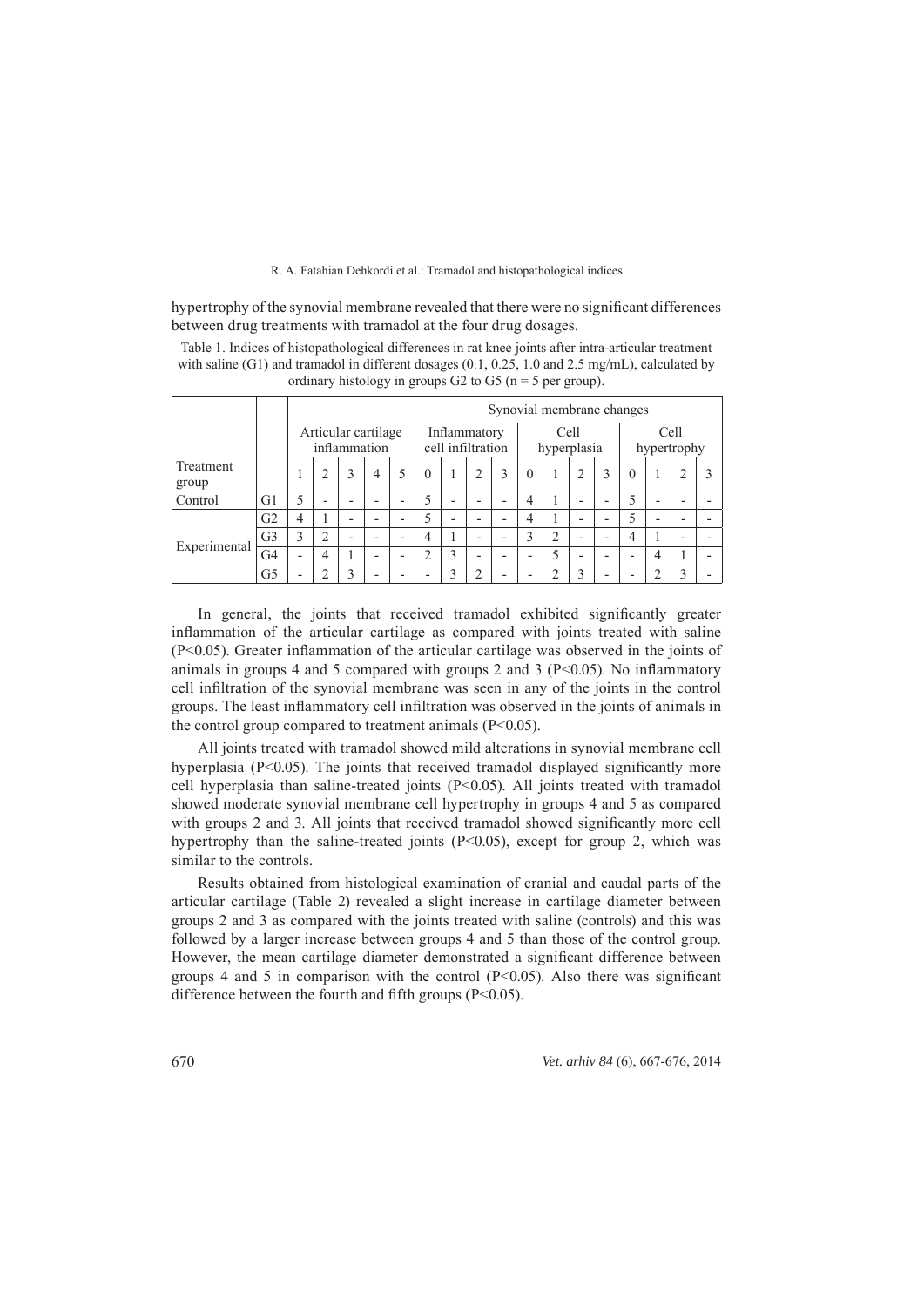|                                    |         | Group                          |                        |                              |                                |                               |  |  |  |  |  |
|------------------------------------|---------|--------------------------------|------------------------|------------------------------|--------------------------------|-------------------------------|--|--|--|--|--|
|                                    |         | Control                        | Experimental $(mg/mL)$ |                              |                                |                               |  |  |  |  |  |
| Parameter                          | Region  | 1                              | 2                      | 3                            | $\overline{4}$                 | 5                             |  |  |  |  |  |
| Cartilage<br>diameter<br>$(\mu m)$ | cranial | $12.7 \pm 0.58$ <sup>ab</sup>  | $12.8 \pm 0.24$        | $13.1 \pm 0.35$              | $14.45 \pm 0.62$ <sup>ac</sup> | $15.4 \pm 0.27$ <sup>bc</sup> |  |  |  |  |  |
|                                    | caudal  | $12.4 \pm 1.34^{\text{de}}$    | $12.6 \pm 0.47$        | $13.07 \pm 0.43$             | $14.28 \pm 0.56$ <sup>df</sup> | $15.38 \pm 0.3$ <sup>ef</sup> |  |  |  |  |  |
| Cell<br>diameter<br>$(\mu m)$      | cranial | $1.25 \pm 0.06$ <sup>gh</sup>  | $1.15 \pm 0.07$        | $1.09 \pm 0.05$              | $1.05 \pm 0.12$ <sup>g</sup>   | $1.01 \pm 0.1$ <sup>h</sup>   |  |  |  |  |  |
|                                    | caudal  | $1.23 \pm 0.08^{i}$            | $1.12 \pm 0.1$         | $1.1 \pm 0.07$               | $1.06 \pm 0.09^{\mathrm{i}}$   | $1.0 \pm 0.08$                |  |  |  |  |  |
| Nuclear<br>diameter<br>$(\mu m)r$  | cranial | $0.8 \pm 0.04^{kl}$            | $0.81 \pm 0.02$        | $0.73 \pm 0.03$              | $0.7 \pm 0.02^k$               | $0.68 \pm 0.03$               |  |  |  |  |  |
|                                    | caudal  | $0.84 \pm 0.02$ <sup>mn</sup>  | $0.82 \pm 0.03$        | $0.71 \pm 0.03$              | $0.68 \pm 0.03^m$              | $0.66 \pm 0.02$ <sup>n</sup>  |  |  |  |  |  |
| Cell<br>number<br>$(\times 40)$    | cranial | $5.4 \pm 0.74$ <sup>opq</sup>  | $6.2 \pm 1.8$          | $7.6 \pm 1.43$ °             | $7.7 \pm 1.2^p$                | $7.8 \pm 1.5$ <sup>q</sup>    |  |  |  |  |  |
|                                    | caudal  | $5.8 \pm 0.7$ <sup>stu</sup>   | $6.1 \pm 1.2$          | $7.4 \pm 1.03$ <sup>s</sup>  | $7.6 \pm 1.1$ <sup>t</sup>     | $7.9 \pm 1.35^u$              |  |  |  |  |  |
| Cell<br>number<br>$(\times 10)$    | cranial | $45.2 \pm 14.2$ <sup>vwx</sup> | $47.3 \pm 11.2$        | $48.4 \pm 8.63$ <sup>v</sup> | $49.4 \pm 9.84$ <sup>w</sup>   | $58.2 \pm 10.95^x$            |  |  |  |  |  |
|                                    | caudal  | $43.2 \pm 14.2$ <sup>yza</sup> | $46.3 \pm 11.2$        | $47.2 \pm 7.93$ <sup>y</sup> | $47.9 \pm 8.94^z$              | $57.2 \pm 9.85^{\text{a}}$    |  |  |  |  |  |

Table 2. Comparison of the mean morphometrical indices in saline and tramadol received.

The total values are mean  $\pm$  SEM; Similar small letters in each row: significant at <0.05

Results obtained from histological analysis of the cranial and caudal parts of articular cartilage displayed a large decrease in cell and nuclear diameter in the joints that received tramadol (experimental group) as compared with the control group. A significantly greater decrease of cell and nuclear diameter occurred in groups 4 and 5 as compared with the control group ( $P<0.05$ ). Nevertheless, there was no significant difference between the fourth group in comparison with the fifth group  $(P>0.05)$ . According to the data obtained from micrometric analysis of the cranial and caudal parts of the articular cartilage, a larger increase in the cell count was detected on different magnifications in experimental groups than in the control. However, significant differences were only observed between groups 3, 4 and 5 as compared with the control group in cell count on different magnifications (P<0.05), but there was no significant difference between the third, fourth and fifth groups when compared with each other.

The results obtained from the present study, their statistical significance and histological structure are shown respectively in Figs. 1 and 2.

*Vet. arhiv 84* (6), 667-676, 2014 671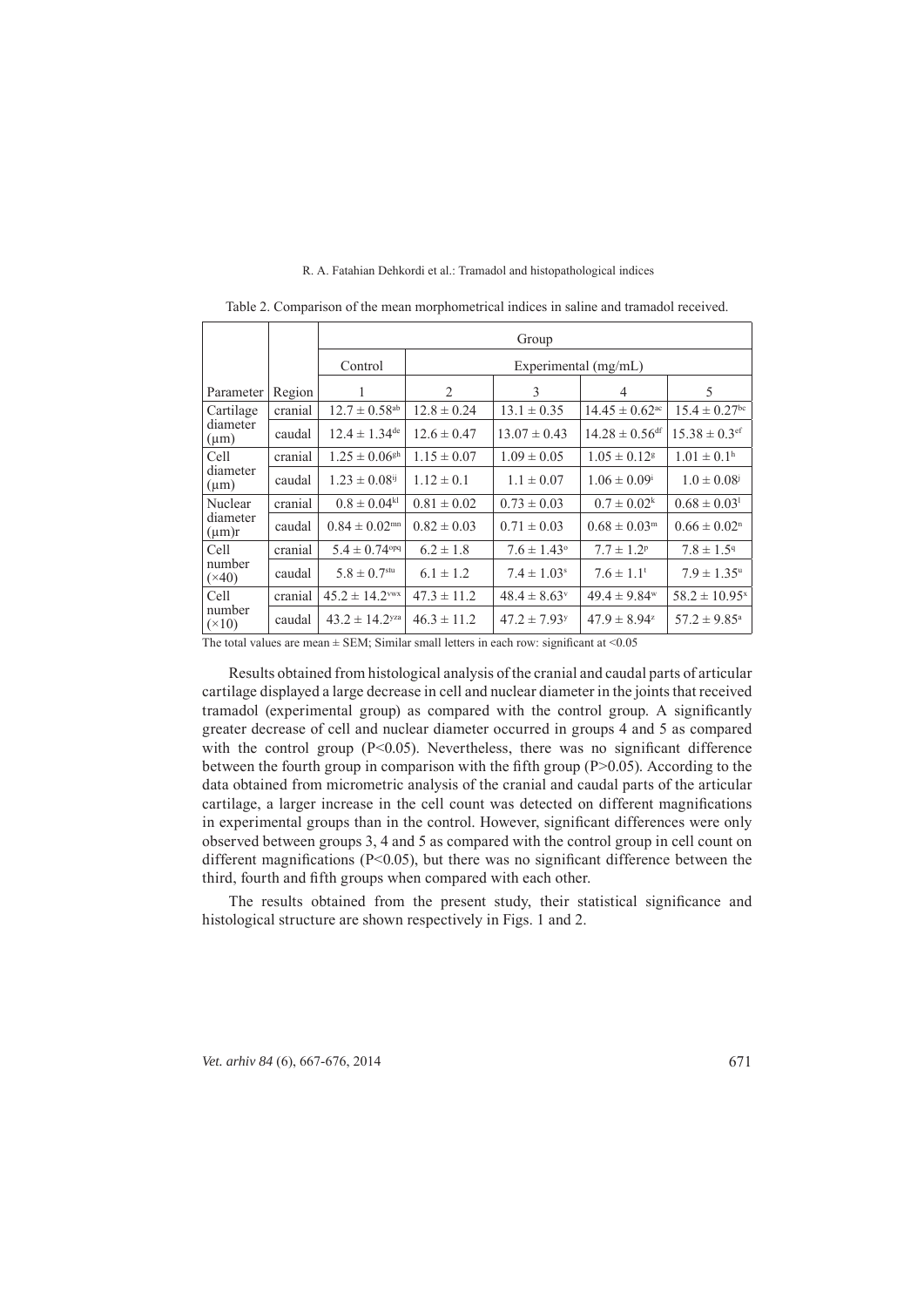

Fig. 1. Histograms showing changes in diameter of cartilage (μm), cells (μm) and nucleus and cells number among cranial and caudal parts of cartilage tissue in rat knee joint. Cranial and caudal parts had not significant difference.



Fig. 2. Photomicrograph of articular cartilage structure and the underlying dense bone (Bo) treated with injection of saline (A) and tramadol (B); Thickness chondral (The bi-directional arrows), chondrocytes with lacuna (Co), (magnification  $\times$ 40, H&E staining).

672 *Vet. arhiv 84* (6), 667-676, 2014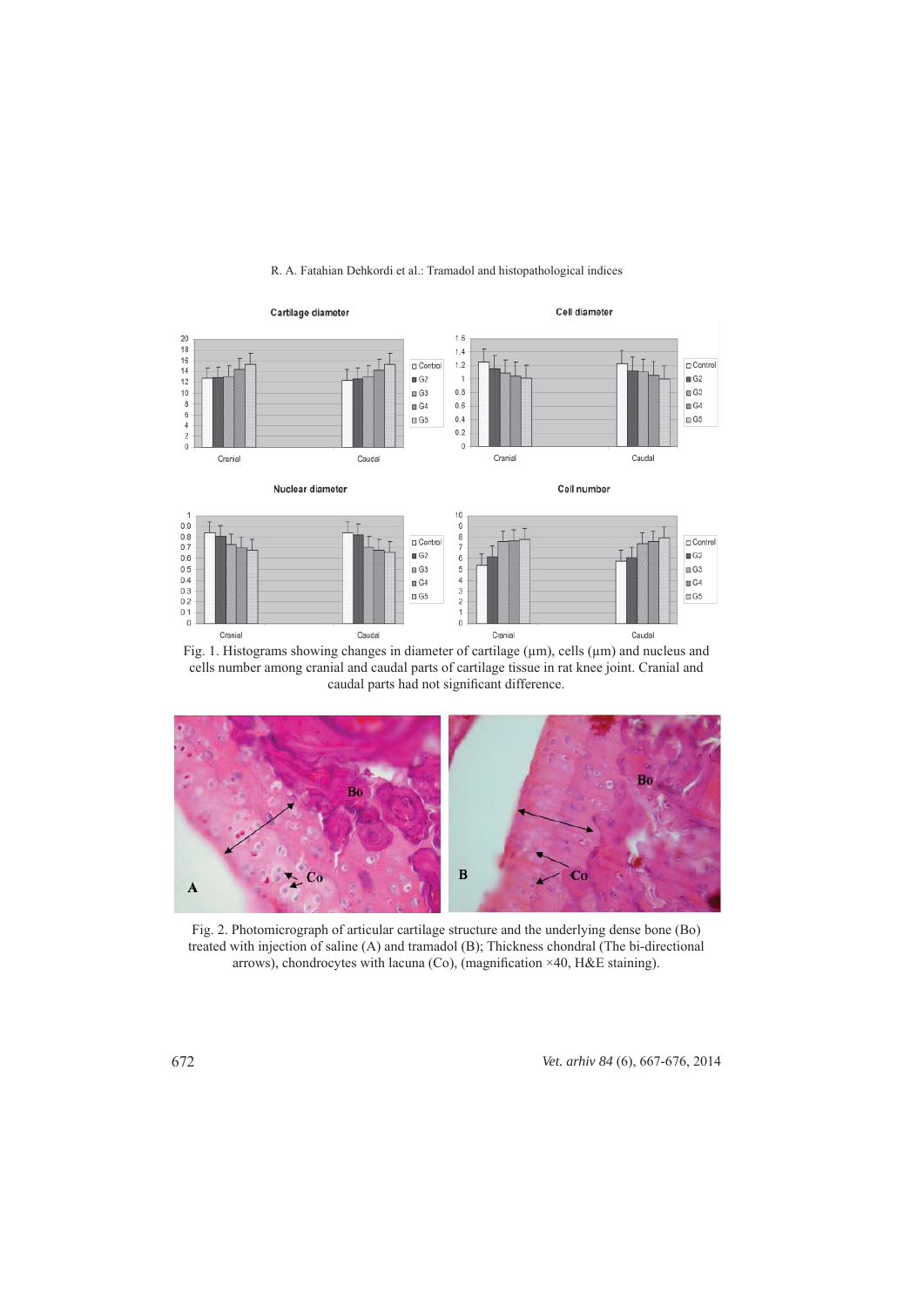## **Discussion**

Efficient and sufficient postoperative analgesia is considered to be an essential requirement for day case surgery (EL-HAMAMSY and DORGHAM, 2009). After arthroscopy, postoperative analgesic has also been tested after the intra-articular administration of routine local anesthetics (KHOURY et al., 1992). A study of tramadol and its metabolite was performed by GIORGI et al. (2010) in donkeys and the efficiency of intra venous administration was concluded. Its local anesthetic effects were exhibited when administered as an epidural in horses (NATALINI and ROBINSON, 2000). However, there are no data on the effects of tramadol on the histomorphometrical properties of the articular cartilage after intra-articular administration in rats. Despite the fact that little is known about administration of intra-articular tramadol in rat, in the present study different concentrations of tramadol were used, administrated intra-articularly, and histological indices were evaluated.

Pathological changes. In our study, intra-articular tramadol treatment (at high dosages) caused more inflammation in comparison with saline treatment. However, more inflammation in articular cartilage, and more inflammatory cell infiltration, hyperplasia and hypertrophy were obvious in the synovial membrane compared with intra-articular saline treatment. The histopathological changes were minimal in groups 2 and 3 following intra-articular administration, but these changes were slightly higher in groups 4 and 5 after treatment. In this study, intra-articular tramadol treatment at high dosages caused further histopathological changes in the synovial membrane and the articular cartilage of the rat knee joints, compared with intra-articular saline. Therefore, the results of the current study showed that tramadol in low concentrations is an agent which can be used safely for intra-articular administration.

Histological changes. In the present study, intra-articular tramadol treatment caused more histological changes in groups 4 and 5 in the articular cartilage of the rat knee joint when compared with groups 2 and 3 and intra-articular saline. However, these changes were significant between groups 4 and 5 rather than the other groups. Only the mean cell count in group 3 (0.25 mg/mL) displayed a significant difference as compared with the control group. Regardless of this group, it seems that the fourth and further fifth groups had the most histological changes in all measured parameters.

According to the results of morphometrical analyses at different doses of tramadol, it seems that the animal's health is secure at low doses of tramadol when injected intraarticularly. Different doses of various drugs have been used in humans in the intraarticular form. In humans, the intra-articular doses of bupivacaine are 0.25% in 40 mL and 0.5% in 30 mL (COOK et al., 1997; SMITH et al., 1992); in rabbits, a dose of 0.5%, 0.25 mL from bupivacaine showed histopathological changes in articular cartilage (DOGAN

*Vet. arhiv 84* (6), 667-676, 2014 673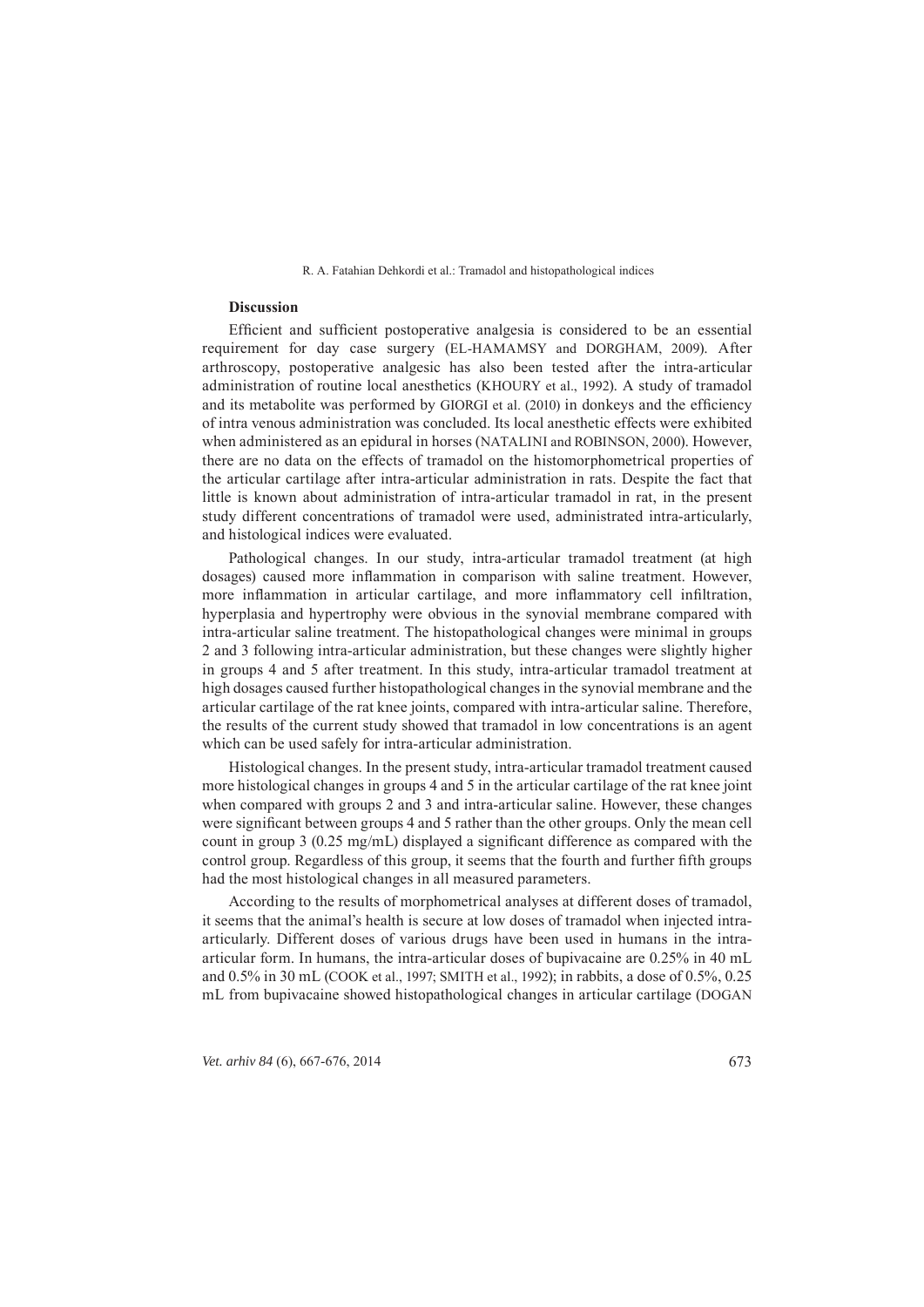et al., 2004). Also, the intra-articular dosage of neostigmine used in humans after knee surgery is 125 to 500 μg (YANG et al., 1998).

Although in humans the drugs are administered intra-articularly at almost 30- 40 mL, nevertheless, in this study it was decided to use different doses (0.1, 0.25, 1.0 and 2.5 mg/mL) of tramadol for the knee joints of rats. In the present study, only the histopathological effects of various doses of this drug were investigated. It should be noted that it may not be possible to compare histopathological findings in rat knee joints directly with human joints, because they are difficult to study. However, rats are used as a comfortable animal model for histological investigations. The results of our study showed that more attention should be paid to intra-articular tramadol injection. Nevertheless, some authors have shown that tramadol may be a good choice for minor surgery using local anesthesia because of its sufficient local anesthetic and analgesic effects (ALTUNKAYA et al., 2004).

In some animals without intra-articular drug injection, defects in the posterior weight-bearing area of the medial femoral condyles also showed decreased cellularity, with a small number of round cells with the morphology of chondrocytes (ARGUN et al., 2010). KARVONEN et al. (1994) reported significant cartilage thinning with age in the weight-bearing aspect of the femoral condyles of subjects without drug administration. The results obtained from our experimental study provide support and incentive.

Histopathological changes of this drug usage were studied for the first time. It was concluded that intra-articular tramadol injection in high dosages, especially 2.5 mg/mL, may cause pathological changes and 1.0 mg/mL histological changes in the articular cartilage of the rat knee joint. Overall, a concentration of 2.5 mg/mL may be an unsafe dosage for intra-articular treatments.

#### **Acknowledgements**

This work was financially supported by the University of Shahrekord, Iran.

## **References**

- A LTUNKAYA, H., Y. OZER, E. KARGI, I. OZKOCAK, M. HOSNUTER, C. B. DEMIREL, O. BABUCCU (2004): The postoperative analgesic effect of tramadol when used as subcutaneous local anesthetic. Anesth. Analg. 99, 1461-1464.
- A RGUN, M., M. ONER, A. GUNEY, M. HALICI, O. TEMIZYUREK, O. CANOZ (2010): The healing of full-thickness articular cartilage defects in rabbits: successful results with fibroblast growth factor. Eklem Hastalik Cerrahisi 21, 147-152.
- C OOK, T., J. TUCKEY, J. NOLAN (1997): Analgesia after day-case knee arthroscopy: doubleblind study of intra-articular tenoxicam, intra-articular bupivacaine and placebo. Br. J. Anaesth. 78, 163-168.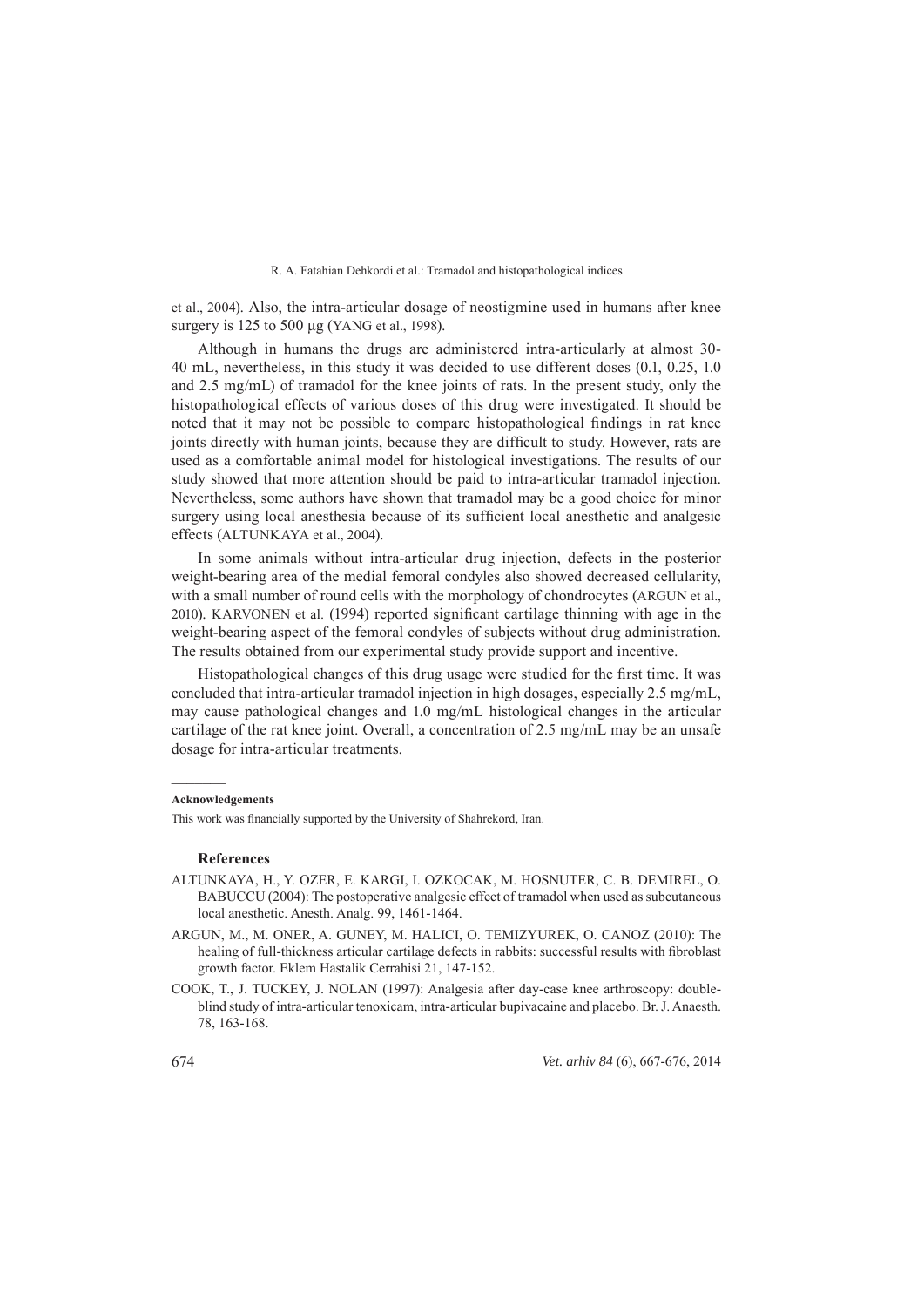- DOGAN, N., A. ERDEM, Z. ERMAN, M. KIZILKAYA (2004): The effects of bupivacaine and neostigmine on articular cartilage and synovium in the rabbit knee joint. J. Int. Med. Res. 32, 513-519.
- E L-HAMAMSY, M., D. DORGHAM (2009): Intra-articular adjuvant analgesics following knee arthroscopy: comparison between dexmedetomidine and fentanyl. Res. J. Med. Sci. 4, 355- 360.
- E LSHARNOUBY, N. M., H. E. EID, N. F. A. ELEZZ, A. N. MOHARRAM (2008): Intraarticular injection of magnesium sulphate and/or bupivacaine for postoperative analgesia after arthroscopic knee surgery. Anesth. Analg. 106, 1548-1552.
- GIORGI, M., G. SACCOMANNI, V. ANDREONI (2010): Pharmacokinetics of tramadol after epidural administration in horses. J. Equine Vet. Sci. 30, 44-46.
- IRWIN, M., K. CHEUNG, J. NICHOLLS, N. THOMPSON (1998): Intra-articular injection of ketorolac in the rat knee joint: effect on articular cartilage and synovium. Br. J. Anaesth. 80, 837-839.
- K ALSO, E., M. R. TRAMER, D. CARROLL, H. J. MCQUAY, R. A. MOORE (1997): Pain relief from intra-articular morphine after knee surgery: a qualitative systematic review. Pain 71, 127-134.
- KARVONEN, R., W. NEGENDANK, R. TEITGE, A. REED, P. MILLER, F. FERNANDEZ-MADRID (1994): Factors affecting articular cartilage thickness in osteoarthritis and aging. J. Rheumatol. 21, 1310-1318.
- K HOURY, G. F., A. C. CHEN, D. E. GARLAND, C. STEIN (1992): Intraarticular morphine, bupivacaine, and morphine/bupivacaine for pain control after knee videoarthroscopy. Anesthesiology 77, 263-266.
- LINDEGAARD, C., M. H. THOMSEN, S. LARSEN, P. H. ANDERSEN (2010): Analgesic efficacy of intra-articular morphine in experimentally induced radiocarpal synovitis in horses. Vet. Anaesth. Analg. 37, 171-185.
- MANKIN, H. J., H. DORFMAN, L. LIPPIELLO, A. ZARINS, A. (1971): Biochemical and metabolic abnormalities in articular cartilage from osteo-arthritic human hips II. Correlation of morphology with biochemical and metabolic data. J. Bone Joint Surgery 53, 523-537.
- M ARRET, E., M. GENTILI, M. P. BONNET, F. BONNET (2005): Intra-articular ropivacaine 0.75% and bupivacaine 0.50% for analgesia after arthroscopic knee surgery: a randomized prospective study. Arthroscopy 21, 313-316.
- M ILLIGAN, K. A., M. J. MOWBRAY, L. MULROONEY, P. J. STANDEN (1988): Intra-articular bupivacaine for pain relief after arthroscopic surgery of the knee joint in daycase patients. Anaesthesia 43, 563-564.
- M øINICHE, S., S. MIKKELSEN, J. WETTERSLEV, J. B. DAHL (1999): A systematic review of intra-articular local anesthesia for postoperative pain relief after arthroscopic knee surgery. Region. Anesth. Pain Med. 24, 430-437.
- NATALINI, C. C., E. P. ROBINSON (2000): Evaluation of the analgesic effects of epidurally administered morphine, alfentanil, butorphanol, tramadol, and U50488H in horses. Am. J. Vet. Res. 61, 1579-1586.

*Vet. arhiv 84* (6), 667-676, 2014 675